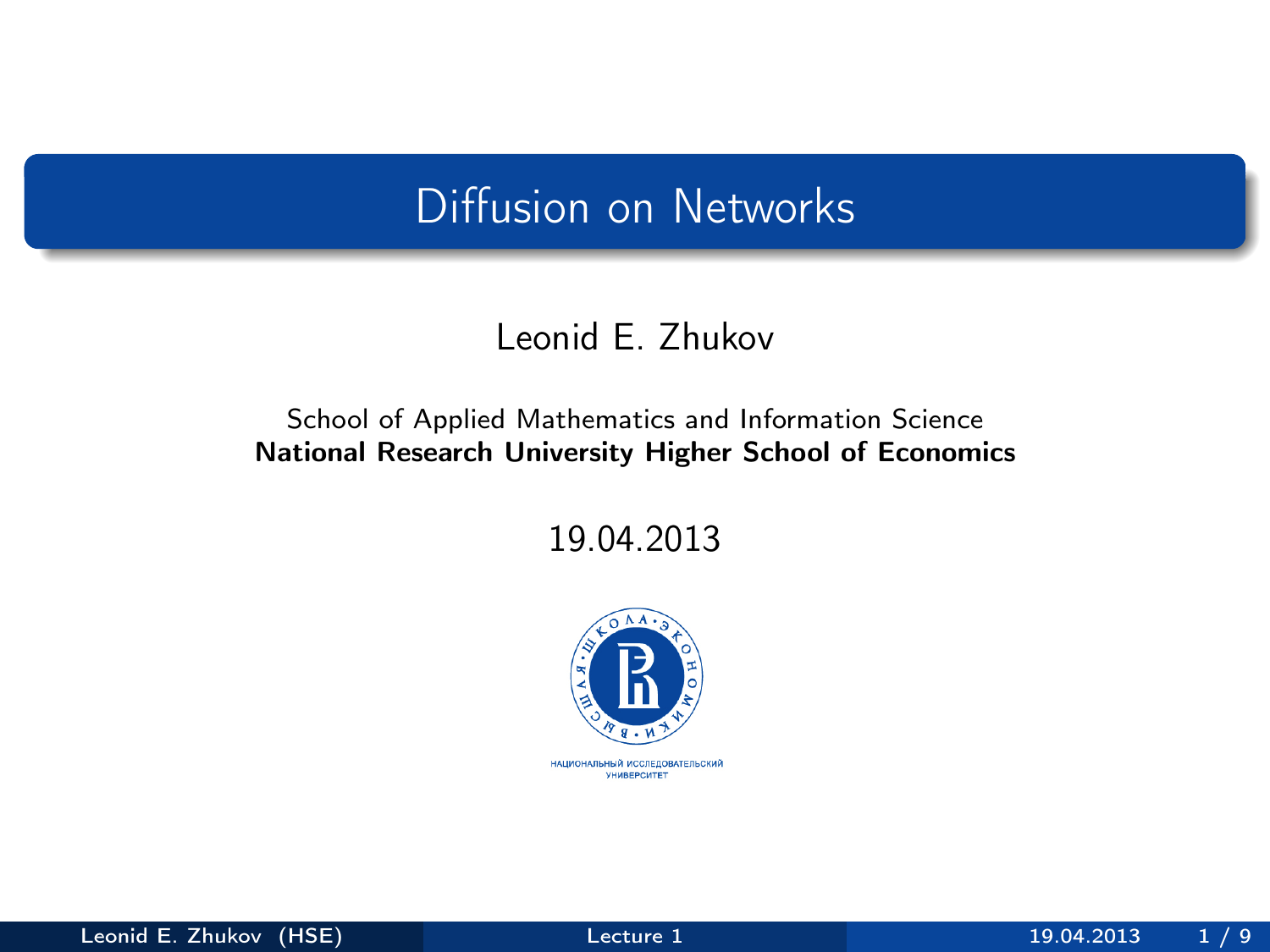# Physics of Diffusion

Diffusion is a spontaneus penetration of molecules of one type among molecules of the other type, from regions of higher concentration to the regions of lower concentration. Diffusion happens due to random motion of molecules

- Let  $\Phi(r, t)$  -concentration
- Fik's Law

$$
J = -D\frac{\partial \Phi}{\partial r} = -D\nabla \Phi
$$

Continuity equation (conserved quantity)

$$
\frac{\partial \Phi}{\partial t} + \nabla J = 0
$$

**•** Diffusion Equation

$$
\frac{\partial \Phi(r,t)}{\partial t} = D \Delta \Phi(r,t)
$$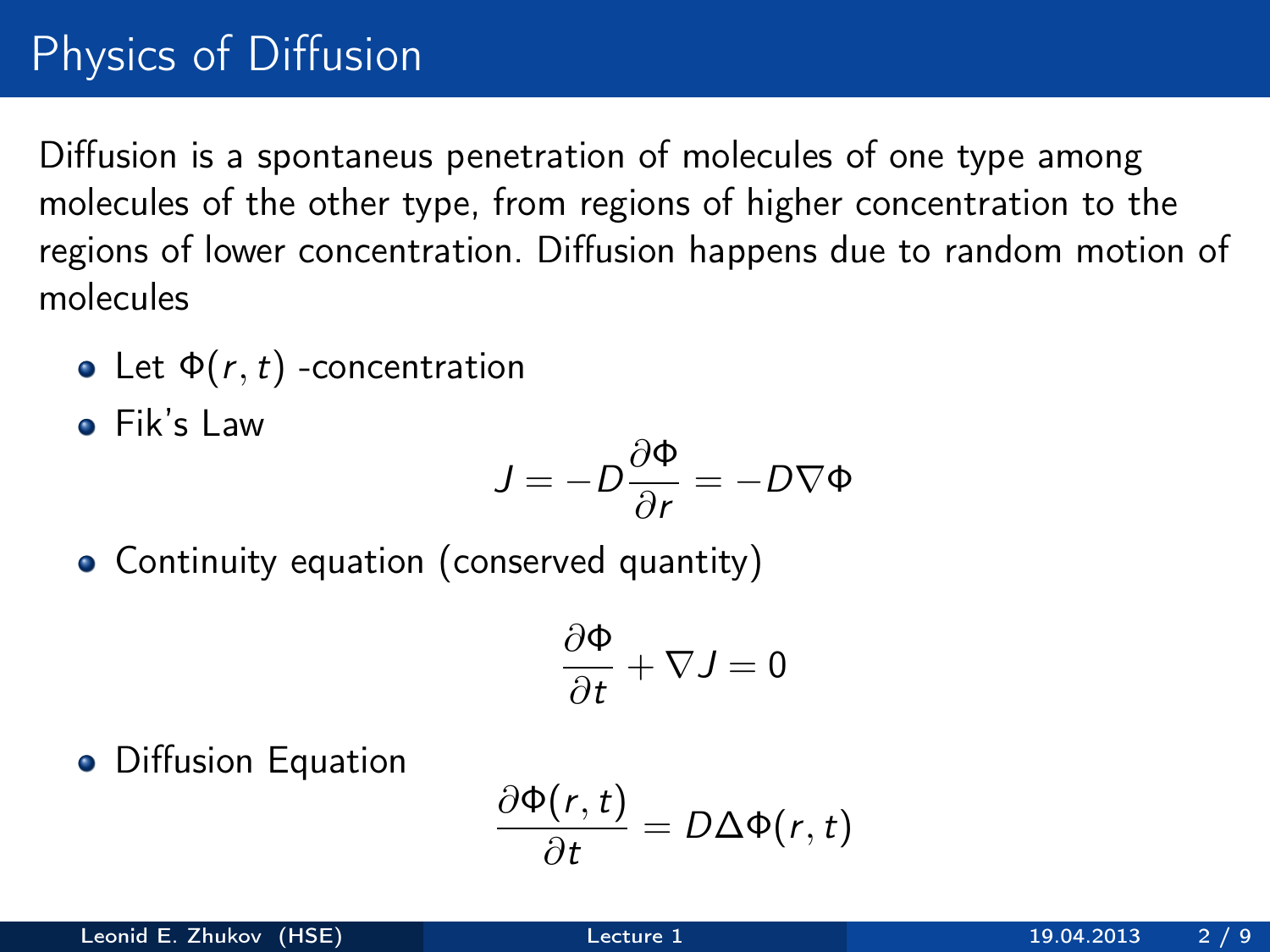## Graph Laplacian

 $\bullet \Psi_i(t)$  - quantity per node

$$
\Psi_i(t+1) = \Psi_i(t) + \sum_j A_{ij}(\Psi_j(t) - \Psi_i(t))C\delta t \tag{1}
$$

$$
d\Psi_i(t) = C \sum_j A_{ij}(\Psi_j(t) - \Psi_i(t)) \tag{2}
$$

$$
\frac{d\,\Psi_j(t)}{dt}=C\sum_j A_{ij}(\Psi_j(t)-\Psi_i(t))\quad (2)
$$

$$
\frac{d\Psi_i}{dt}=C\sum_j A_{ij}\Psi_j-C\sum_j A_{ij}\Psi_i= (3)
$$

$$
= C \sum_j A_{ij} \Psi_j - C k_i \Psi_i = C \sum_j (A_{ij} - \delta_{ij} k_j) \Psi_j = -C \sum_j L_{ij} \Psi_j \quad (4)
$$

| <b>Labeled graph</b>      | <b>Degree matrix</b><br><b>Adjacency matrix</b> | Laplacian matrix                |
|---------------------------|-------------------------------------------------|---------------------------------|
|                           |                                                 |                                 |
|                           |                                                 |                                 |
|                           |                                                 | $\overline{\phantom{a}}$        |
|                           |                                                 | $\overline{\phantom{a}}$        |
|                           | -                                               | $\hspace{0.1mm}-\hspace{0.1mm}$ |
|                           | $\theta$                                        |                                 |
| Leonid E. Zhukov<br>(HSE) | Lecture 1                                       | 19.04.2013                      |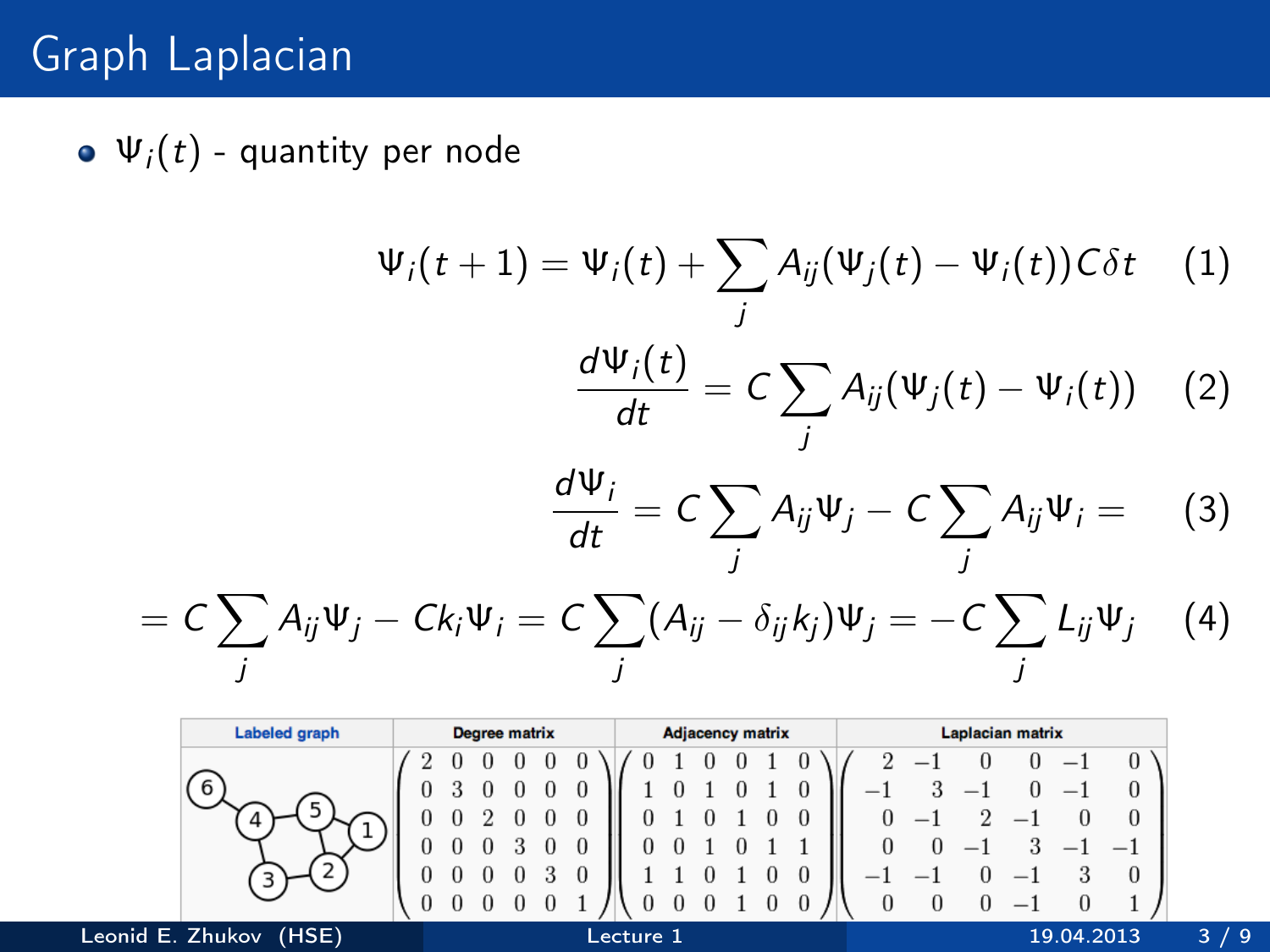### Graph Laplacian

**•** Discrete Laplace operator

$$
L_{ij} = k_j \delta_{ij} - A_{ij}
$$

$$
D_{ij} = k_j \delta_{ij}
$$

$$
\mathbf{L} = \mathbf{D} - \mathbf{A}
$$

**•** Laplacian  $\Delta f = \nabla^2 f = \frac{\partial^2 f}{\partial \Omega^2}$  $\frac{\partial^2 f}{\partial x^2} + \frac{\partial^2 f}{\partial x^2}$  $\partial x^2$  $\Delta f(x, y) = (f(x+h, y)+f(x-h, y)+f(x, y+h)+f(x, y-h)-4f(x, y))/h^2$ 

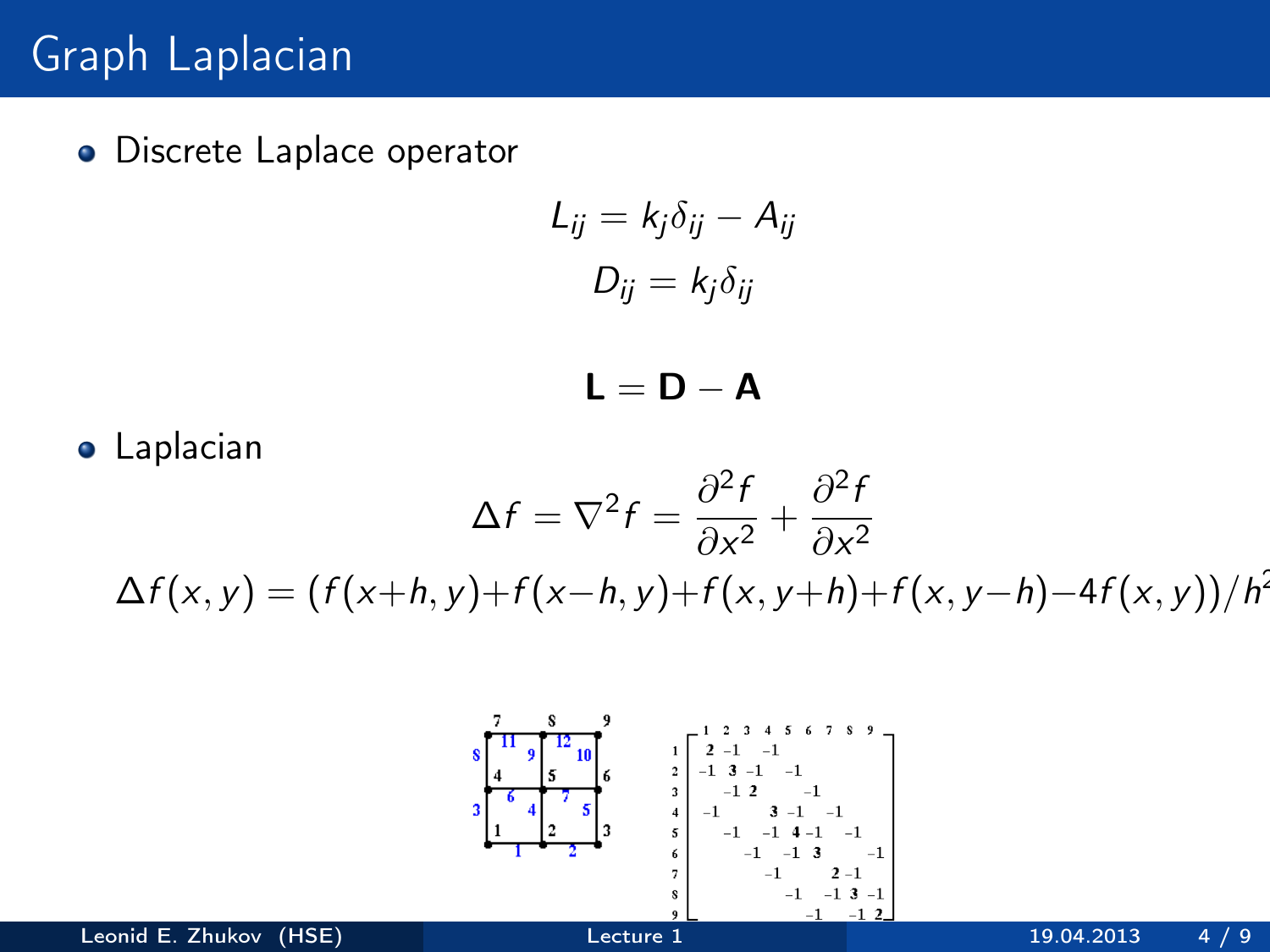### Diffusion on Graph

**·** Diffusion equation

$$
\frac{d\mathbf{\Psi}}{dt} + C\mathbf{L}\mathbf{\Psi} = 0
$$

**•** Eigenvector basis

$$
Lv_i = \lambda v_i
$$

$$
\Psi(t) = \sum a_i(t)v_i
$$

$$
\sum_{i} \left( \frac{da_i(t)}{dt} + c\lambda_i a_i(t) \right) \mathbf{v}_i = 0
$$

$$
\frac{da_i(t)}{dt} + c\lambda_i a_i(t) = 0
$$

$$
a_i(t) = a_i(0)e^{-C\lambda_i t}
$$

**o** Solution

ODE

$$
\mathbf{\Psi}(t)=\sum_i a_i(0)\mathbf{v}_i e^{-C\lambda_i t}
$$

Leonid E. Zhukov (HSE) [Lecture 1](#page-0-0) 19.04.2013 5 / 9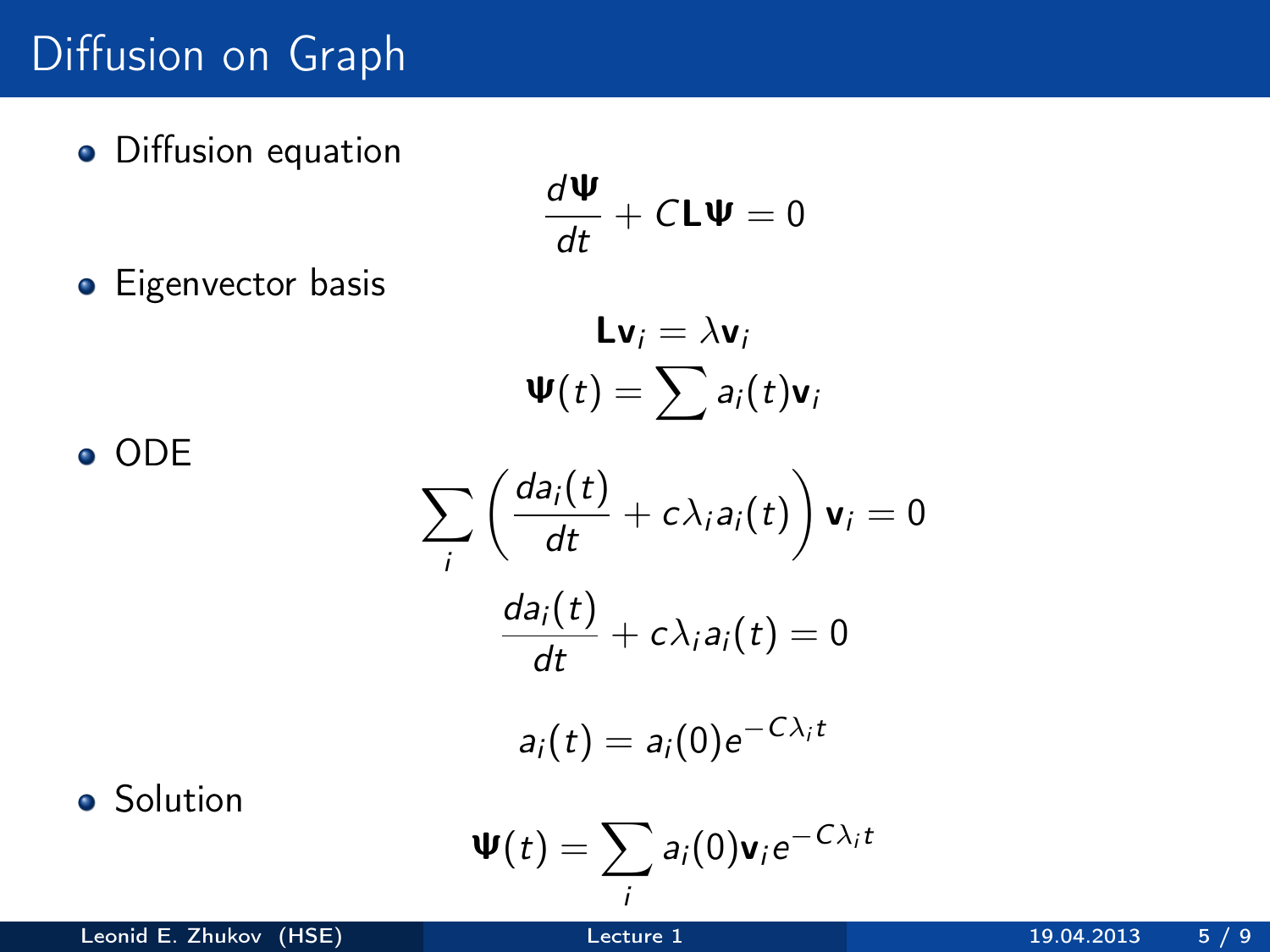• Eigenvectors and eigenvalues

$$
\mathsf{Lv}_i = \lambda \mathsf{v}_i, \lambda_i \geq 0
$$

• smallest eigenvalue for  $\mathbf{e} = [1, 1, 1...1]^{T}$ 

$$
\boldsymbol{\mathsf{Le}} = (\boldsymbol{\mathsf{D}} - \boldsymbol{\mathsf{A}}) \boldsymbol{\mathsf{e}} = 0
$$

$$
\bullet \ \lambda_n \geq \lambda_{n-1}...\geq \lambda_1=0
$$

• Solution  $t \to \infty$ 

$$
\mathbf{\Psi}(\infty)=a_1(0)\mathbf{v}_1=const
$$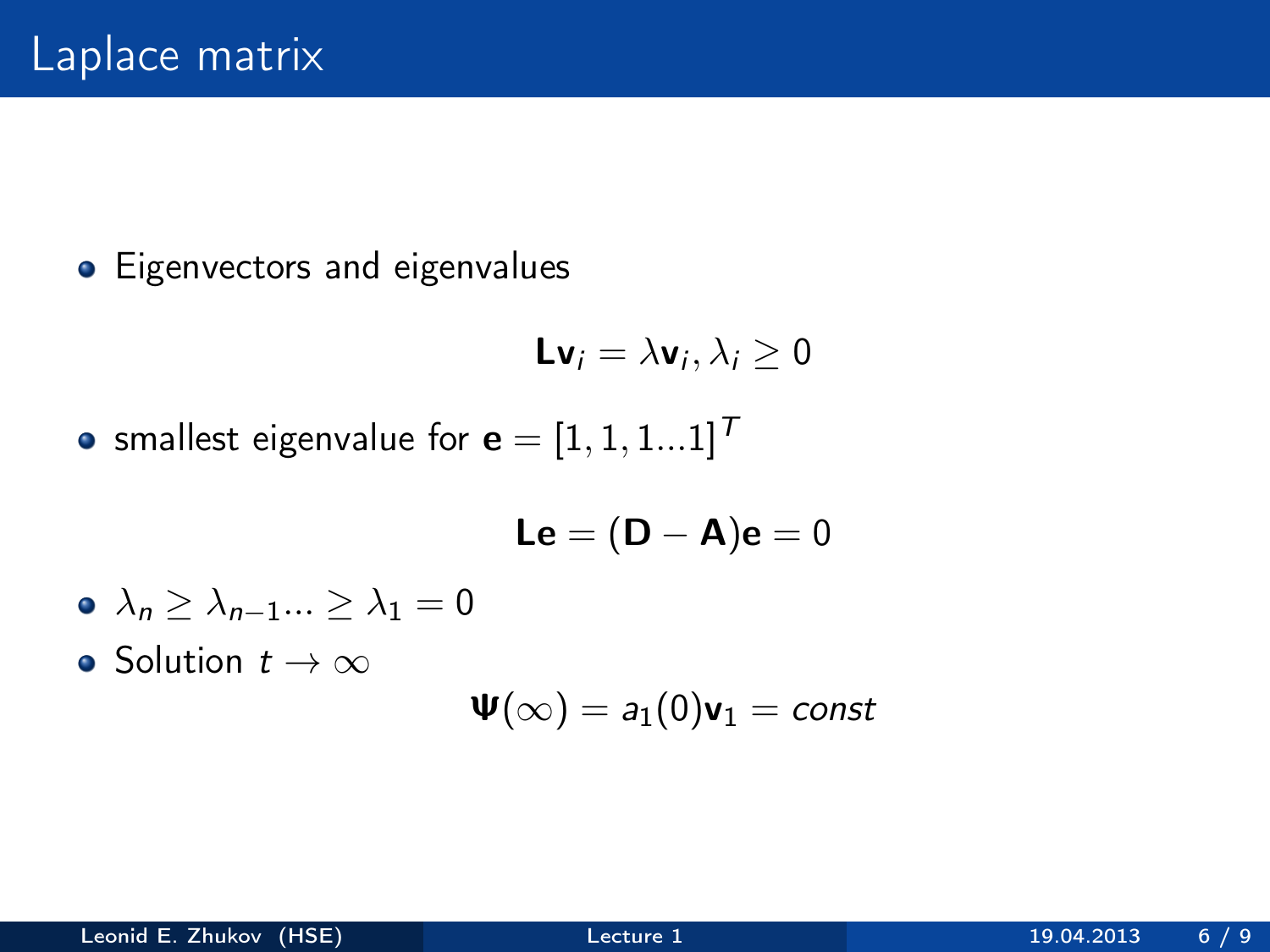#### Random walks on graph

- random walk sequence of random steps, where on every node randomly select next to visit from nearest neighbours.
- directed and undirected graph
- can go along the same edge more then once
- visit nodes more then once

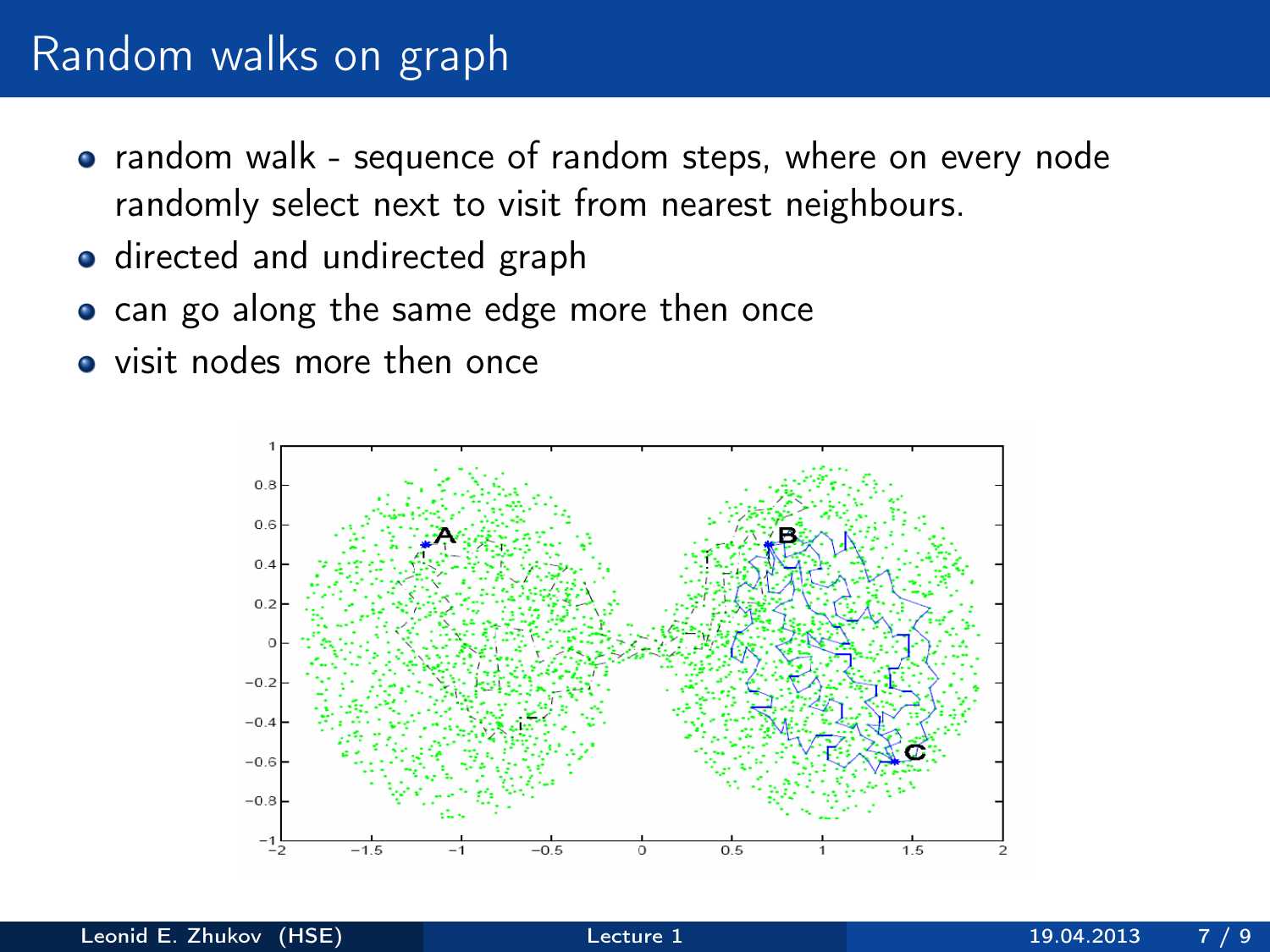#### Random walks on graph

- $\sum_i p_i(t) = 1$ • Let  $p_i(t)$  - probability, that a walk is at node *i* at moment *t*,
- $p_i(t)$  dependes on  $p_i(t-1)$ , where  $j \in N(i)$

**•** Equation

$$
p_i(t) = \sum_j p_j(t-1) A_{ji} \frac{1}{k_j}
$$

Let

$$
D_{ij}=k_j\delta_{ij}
$$

• Matrix form

$$
\mathbf{p}(t) = (\mathbf{D}^{-1}\mathbf{A})^T \mathbf{p}(t-1)
$$

• if  $\lim_{t\to\infty}$  **p**(*t*) =  $\pi$ , then

$$
\pi = (\mathbf{D}^{-1}\mathbf{A})^T\pi
$$